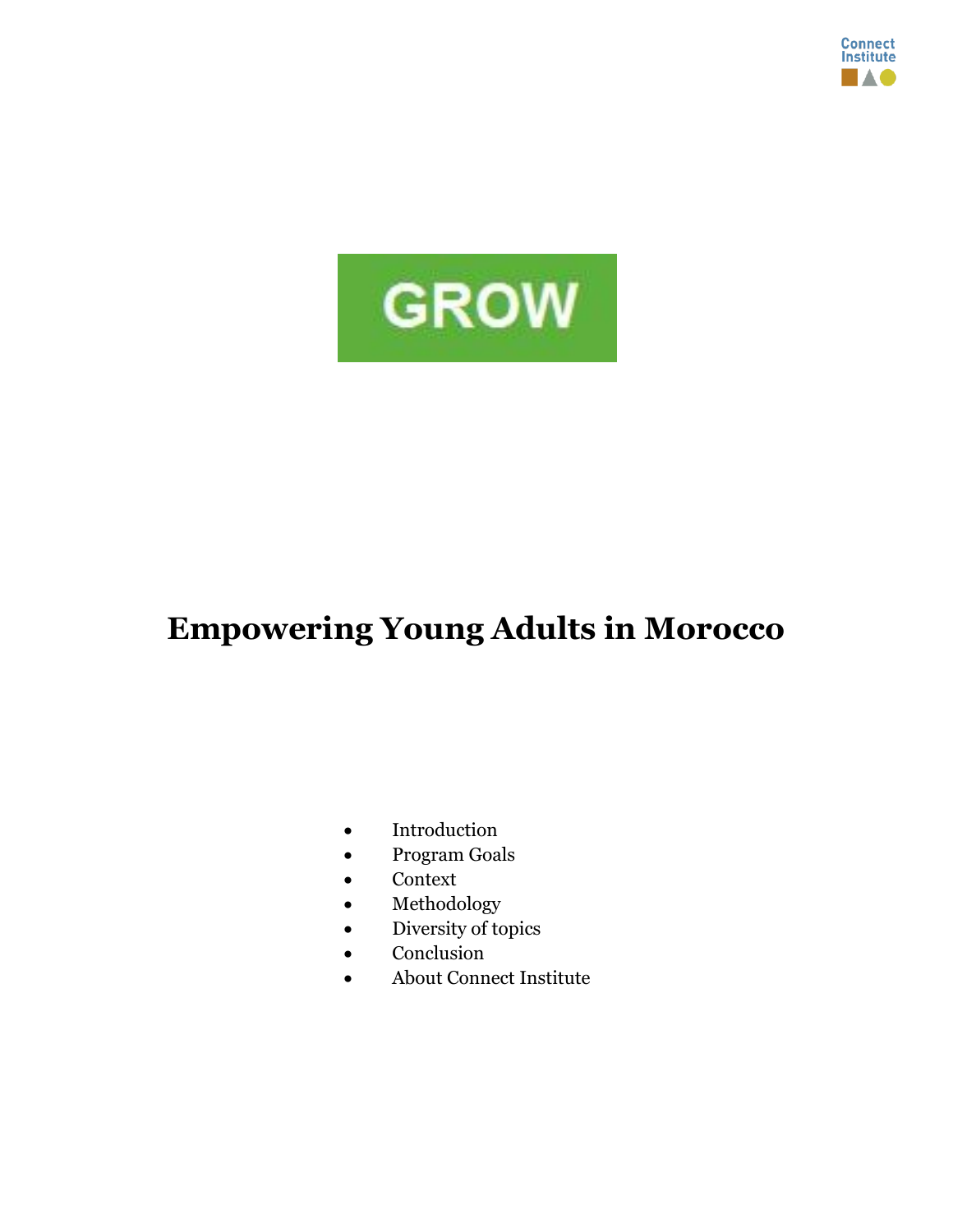

#### **Introduction to the program**

Connect Institute is currently running the Grow program for the second time, after a successful first run in February-May 2014. The program, which meets once a week for eight weeks, is designed for youth to develop certain skills: orally expressing their ideas, analyzing articles, and listening to others' opinions.

Youth gather weekly for this program. Their ages range from 20 to 27 and all are university students or graduates. They help to guide the sessions, yet also benefit from the guidance of Taha Balafrej, who serves as a facilitator. The sessions provide an environment in which the participants can develop their ideas.

They come voluntarily, without being obligated to do so, unlike school or work obligations. Sometimes their parents are not even aware of their attendance. They find a positive and safe climate in which to develop their thoughts and share their ideas. Some have even chosen to come to continue on with a second and third cycle, after they have completed their first cycle in the program.

## **Program Goals**

The youth cite a desire for personal and professional development as their primary motivations for participation in the program, specifically learning the art of expressing themselves clearly, developing self-confidence, exchanging opinions and ideas, and being able to analyze documents.

Their stated goals overlap with the goals of the program, which are as follows:

Goals

- Develop self-confidence;
- Develop curiosity;
- Improve ability to listen to others;
- Strengthen analytical skills;
- Foster intergenerational dialogue and fellowship;
- Understand, analyze, and critique ideas, including written materials.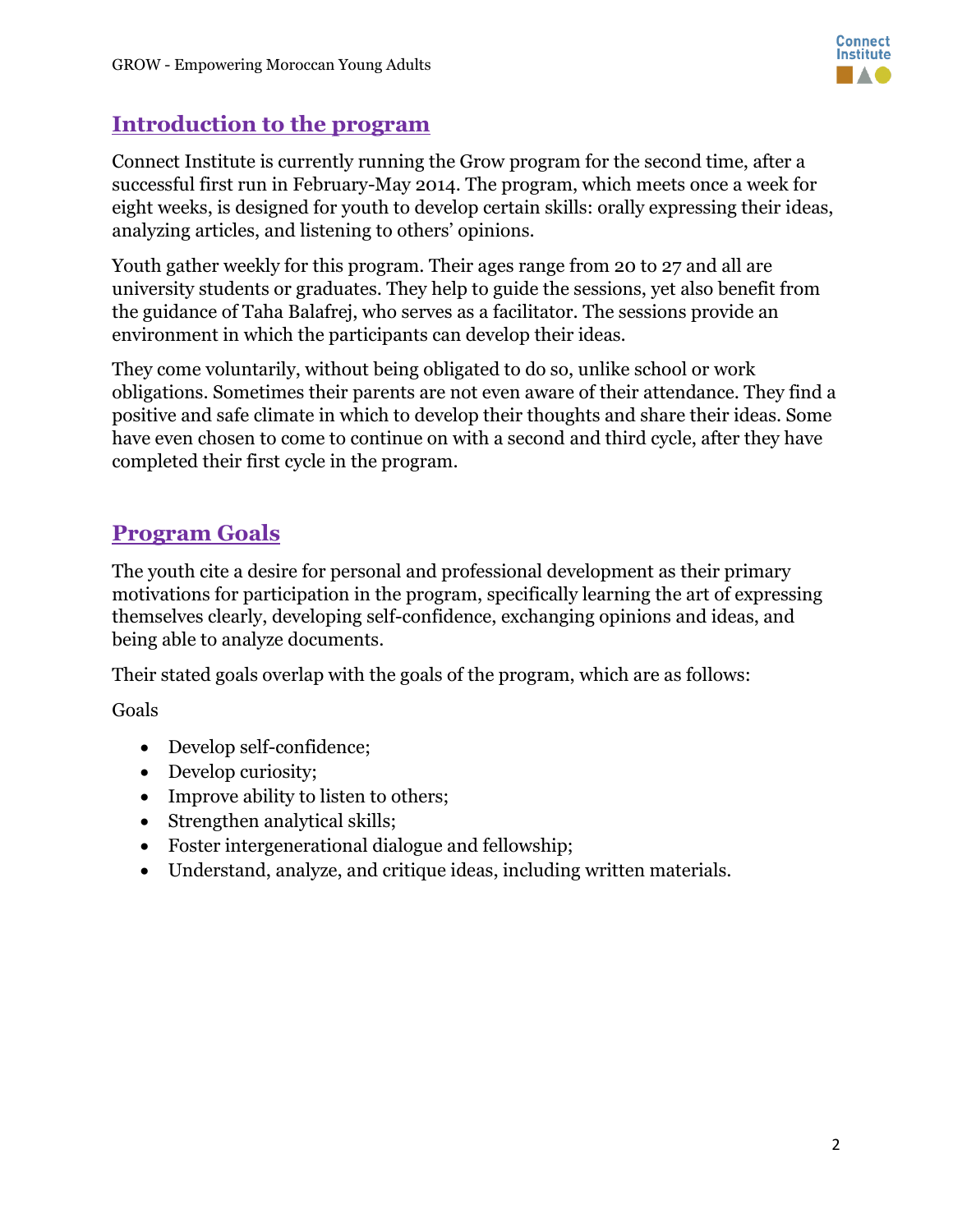



GROW participants engage in discussion with older members of the Connect Institute.

## **Context: Youth in Morocco**

Youth make up 30% of the population in Morocco yet nearly half neither study nor work (The World Bank). There is a high level of exclusion of youth in Moroccan society. A 2012 World Bank report, "Promoting Youth Opportunities and Participation," offers suggestions for policies to increase youth employment, activity, and participation in society.

The report recommends an approach to youth policy based on three principles: youth participation, non-formal learning methods, and integrated, youth-friendly services. GROW provides an opportunity for the second of these three principles: non-formal learning. This is defined as a process that covers a wide variety of learning fields and takes place outside of the formal education sector, through youth work, youth clubs, sports associations, volunteerism, peer education, and other activities that offer practical, experiential learning opportunities. Non-formal learning can provide youth with soft skills that benefit youth in their personal and professional lives.

#### **Context: Positive Youth Development:**

Some of the skills and assets most important to positive youth development have been outlined by the Search Institute in its developmental assets framework, which has become the predominant approach to positive youth development, replacing the conventional problem-solving approach. Of this compilation of 40 assets, ten of them are strengthened by participation in GROW: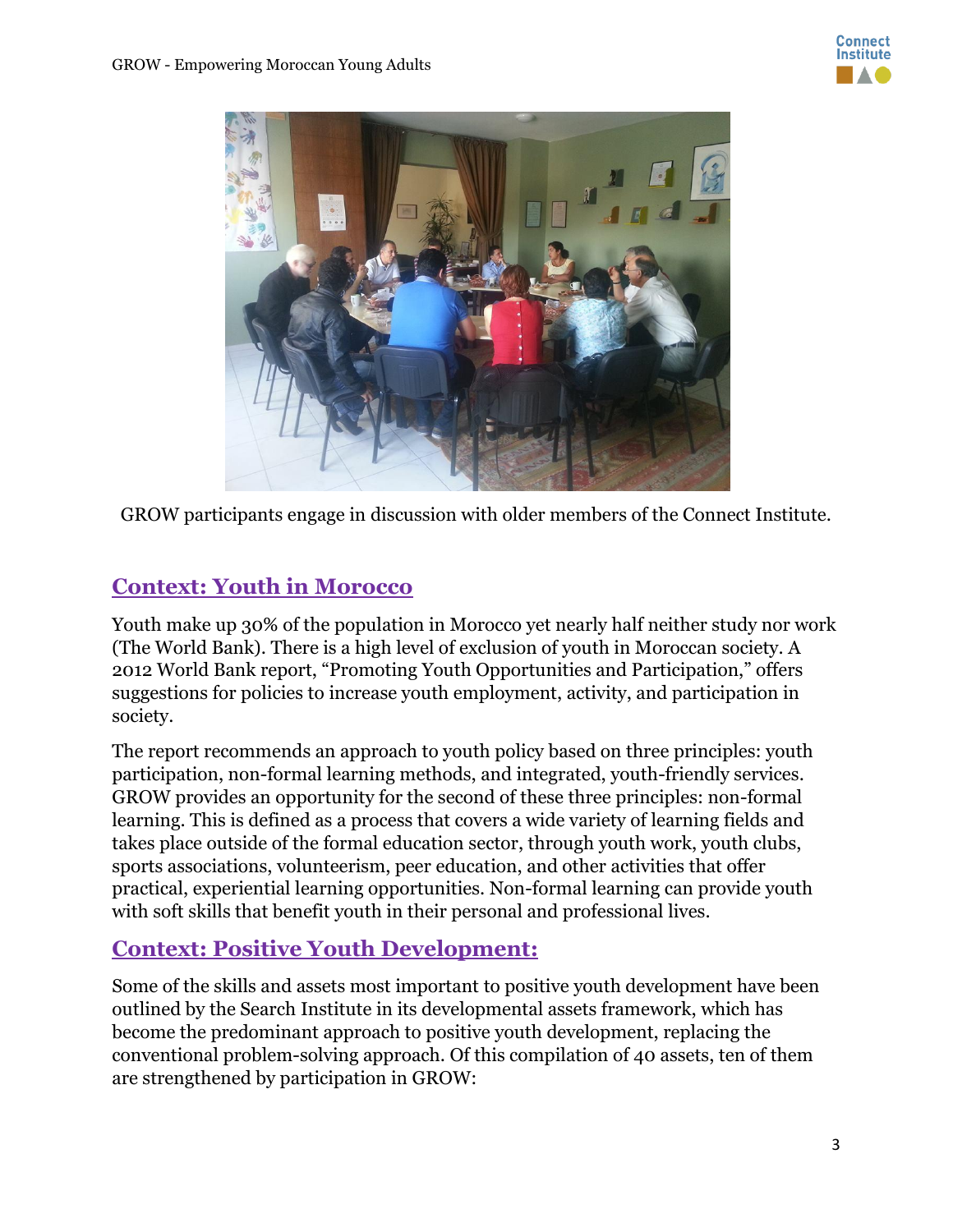

- Other Adult Relationships: Young person receives support from three or more nonparent adults.
- Community Values Youth: Young person perceives that adults in the community value youth.
- Youth as Resources: Young people are given useful roles in the community.
- Adult Role Models: Parent(s) and other adults model positive, responsible behavior.
- Positive Peer Influence: Young person's best friends model responsible behavior.
- High Expectations: Both parent(s) and teachers encourage the young person to do well.
- Youth Programs: Young person spends three or more hours per week in sports, clubs, or organizations at school and/or in the community.
- School Engagement: Young Person is actively engaged in learning.
- Responsibility: Young person accepts and takes personal responsibility.
- Interpersonal Competence: Young person has empathy, sensitivity, and friendship skills.



## **Methodology**

At the beginning of each session, participants are given one minute to auto-evaluate their "état d'esprit" and subsequently share it with the rest of the group. Some examples of their état d'esprit: satisfaction, unique, well-being, disorder, contrast, dynamic, confidence, awakening. The same exercise--check out--is done at the end. These exercises encourage participants to turn inward and reflect, which helps them increase sensitivity and know themselves better.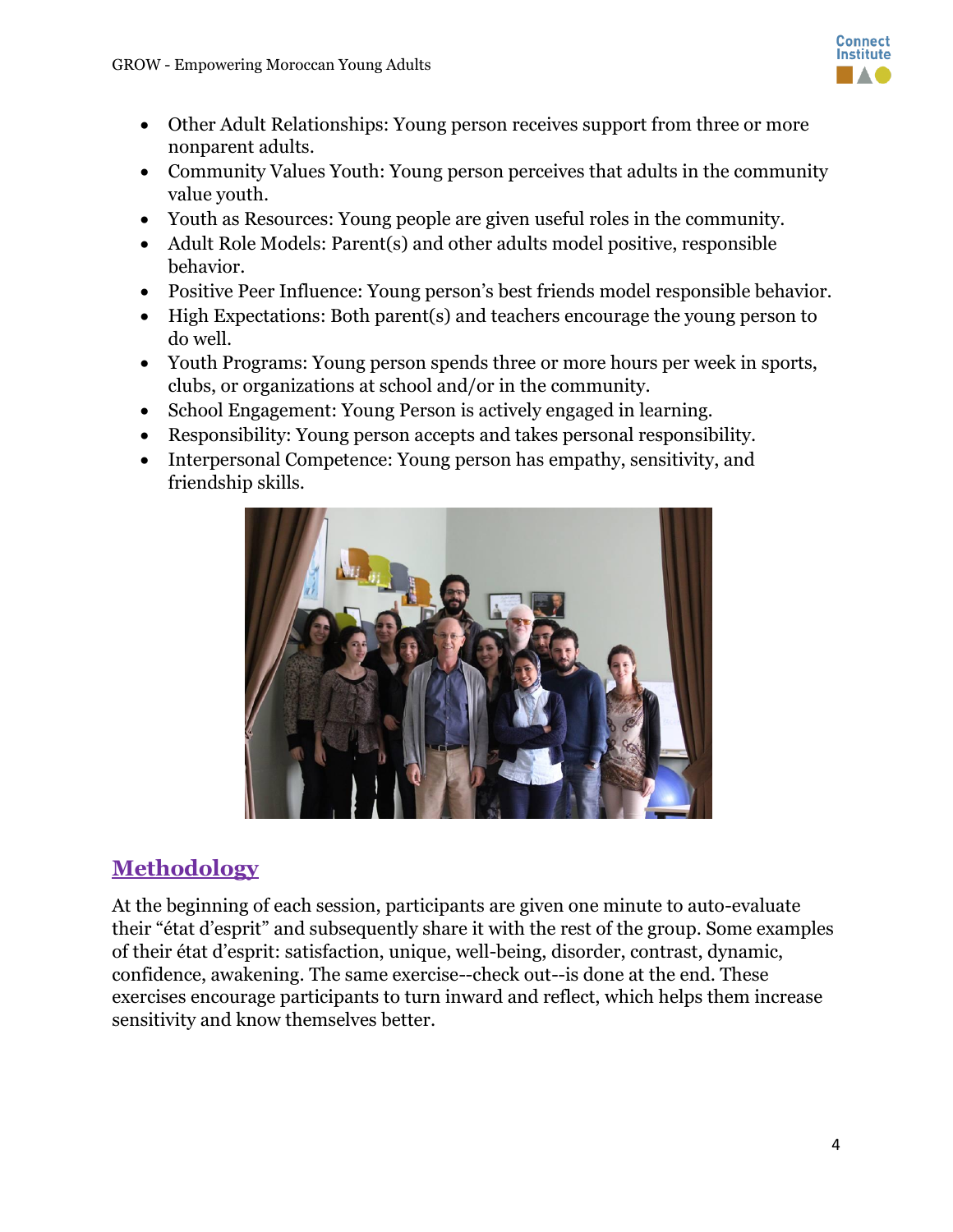



Following the check-in the group discusses what is going on at the Connect Institute--as youth, their participation and opinions are valued just as much as older members of the Institute. The youth sense that the community values them, which is one of the developmental assets for positive youth development. Additionally, they are encouraged to volunteer and participate in other ways in events of the Connect Institute and the wider community, for example organizing and engaging with Agora, an Agadir community event which brings people together from many sectors.

Subsequently, one participant is called upon to give a three-minute synopsis of the previous session. Not only does this allow people who were not present to be informed, but it also provides an invaluable opportunity for the youth to develop public speaking skills and critical listening skills. The participant has to speak impromptu and think on his or her feet.

A similar exercise follows: one participant has taken responsibility for reading a text prior to the session. This person gives an expose about this text to the others, none of whom have read the text. The speaker hones his or her oral expression and must communicate effectively within a given time limit. At the end of five minutes, the

listeners give their impressions and critiques of the expose.

After the two exercises to develop speaking and listening skills, there is a short musical interlude, which widens youths' cultural horizons by exposing them to pieces of Western classical music.

**l'occasion rare de m'exprimer tout en apprenant à travers les remarques et critiques de mes condisciples et de l'animateur de Grow." – GROW participant**

**"Chaque samedi était pour moi** 

Following the musical interlude is the main

activity: discussion of a text that everyone has read. The texts come from renowned international sources, most of which are in English, in order to push them to read more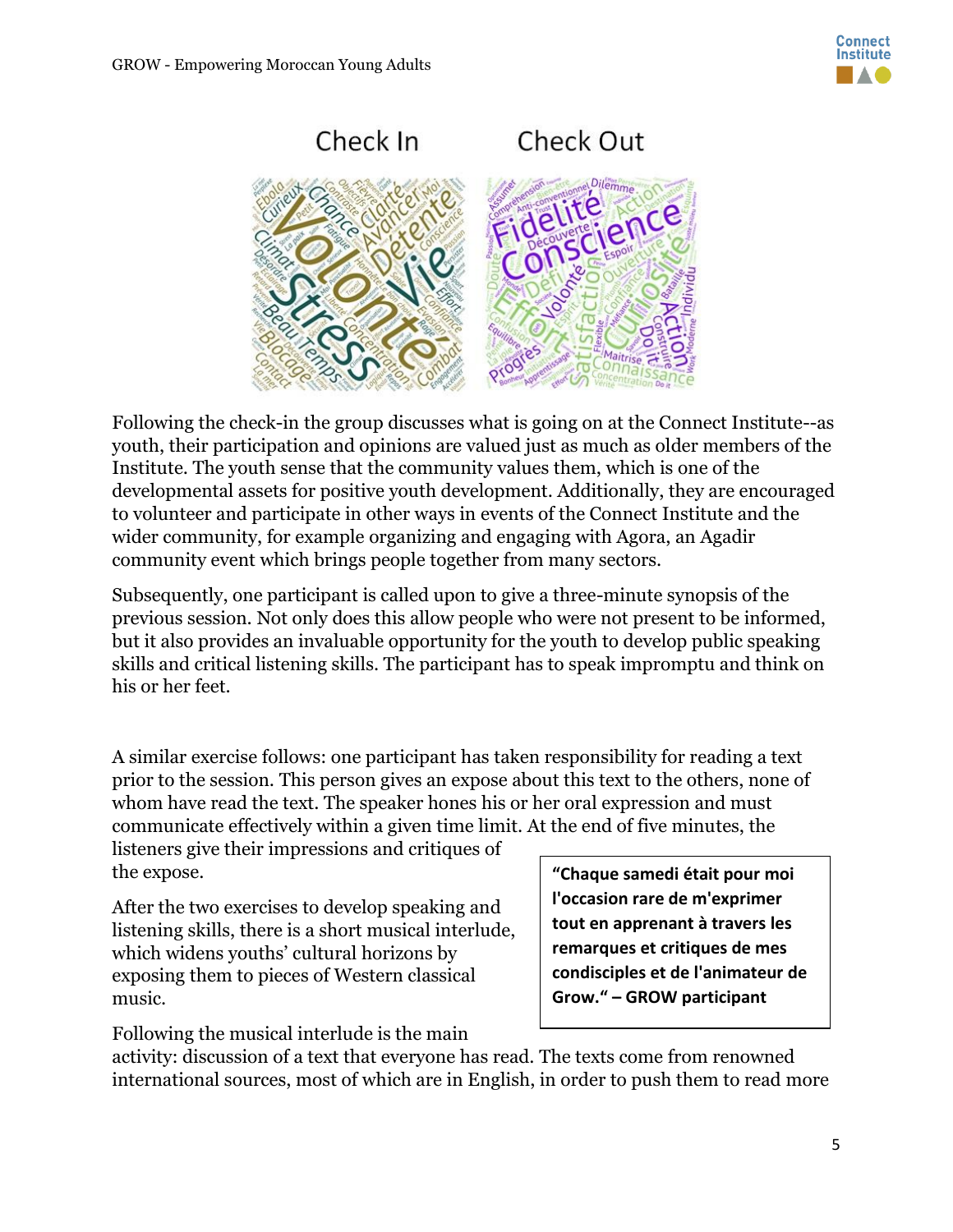

in this language, which is an increasingly important skill in modern world. The readings cover a wide range of topics which will be discussed in the following section.

The purposes of discussion are to understand and learn the ideas of others; to think and formulate one's own opinion according to one's values; to share and transmit one's opinions to others; to influence others; and to in turn be influenced by them. Before the larger group discussion, youth have the chance to voice their thoughts in smaller groups of three.

# **Diversity of Topics**

One of GROW's goals is for the youth to develop their sense of curiosity about a wide variety of topics. Although they are diverse, some main themes are Morocco society, the larger world, and the human condition.

The aim is to give the participants leads that will interest them and motivate them to dig deeper on their own time once their curiosity is stimulated. Another reason participants are encouraged to delve further into the topics outside of sessions is to diversify the sources from which they receive information - to not rely on just one source on which to base their opinions.

The content is a means to this end; it is not an end in itself. The real aim is to broaden their perspectives and reshape how they view learning. They should be intrinsically motivated to learn, rather than extrinsically motivated as they would be by grades in a formal academic context.

## **Encouraging youths' passions**

- **One participant is an aspiring chef. He was encouraged and supported by his peers and was given the opportunity to present some of his dishes at the Connect Institute.**
- **Other participants' passions that are supported by GROW and the Connect Institute: photography, poetry, and writing.**

Topics range from travel writing about hash production in Morocco, to the ethical dilemma of a case study on corruption, the gap between generations, and an excerpt from a Moroccan novel.

One participant, after being exposed to Rachmaninoff for the first time in a GROW session musical interlude, went home and took initiative to learn more about this Russian composer. He discovered that Rachmaninoff's First Symphony was a critical failure that caused him to stop composing for four years. This symphony was not appreciated during the composer's lifetime, yet 50 years later it became part of the symphony canon. This in one instance of GROW achieving its goal of stoking youths' curiosity and encouraging them to delve further into topics that attract them.

GROW also provides a forum in which youth feel comfortable discussing sensitive topics. During a discussion on religion, the participants were respected and everyone allowed to voice their opinions. However, they were challenged and asked to open their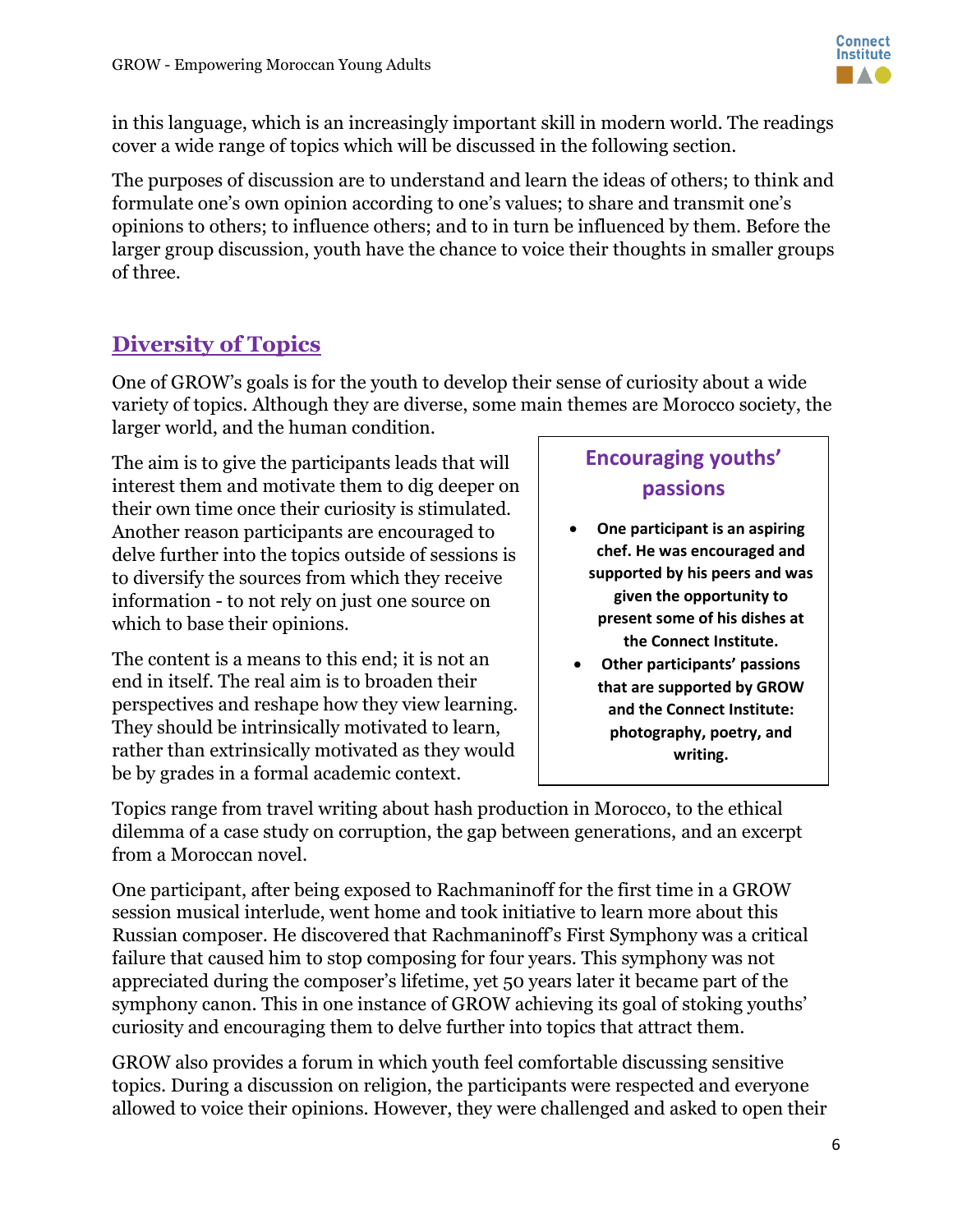

minds and think for themselves instead of accepting what is told them without applying critical thinking.

Another session focused on certain taboo topics which youth are not normally able to discuss openly and frankly: love, marriage, and sexuality. Yet, in the context of the GROW session, they could freely express their opinions without the usual inhibitions. They are encouraged to reflect on these issues and come to their own conclusions.



A GROW participant poses a question during the Connect Institute's signature event Agora.

A discussion of an article entitled "Making Hash in Morocco" brought up the following issues:

- How the hospitality of Moroccans, especially in the Chefchaouen area, shaped the experience of the author.
- How an American journalist decided to come by herself with her friend to Morocco and weren't limited by the clichés that they had heard about in the media.
- Do we need a foreigner to come and analyze Moroccan problems?

The conversation evolved into a debate about women's safety in Morocco and certain privileges that tourists enjoy. Yet, it is worth noting that this level of critical thinking was not present in the first half of the discussion. Mr. Balafrej urged them to re-discuss in small groups, take stronger and bolder stances, and then resume the larger group discussion.

**"I decided to change the sources I get my information from. On Facebook I liked pages that promote ideas that I'm unfamiliar with; I want to learn more from them and not just surround myself by the same old influences." – GROW participant**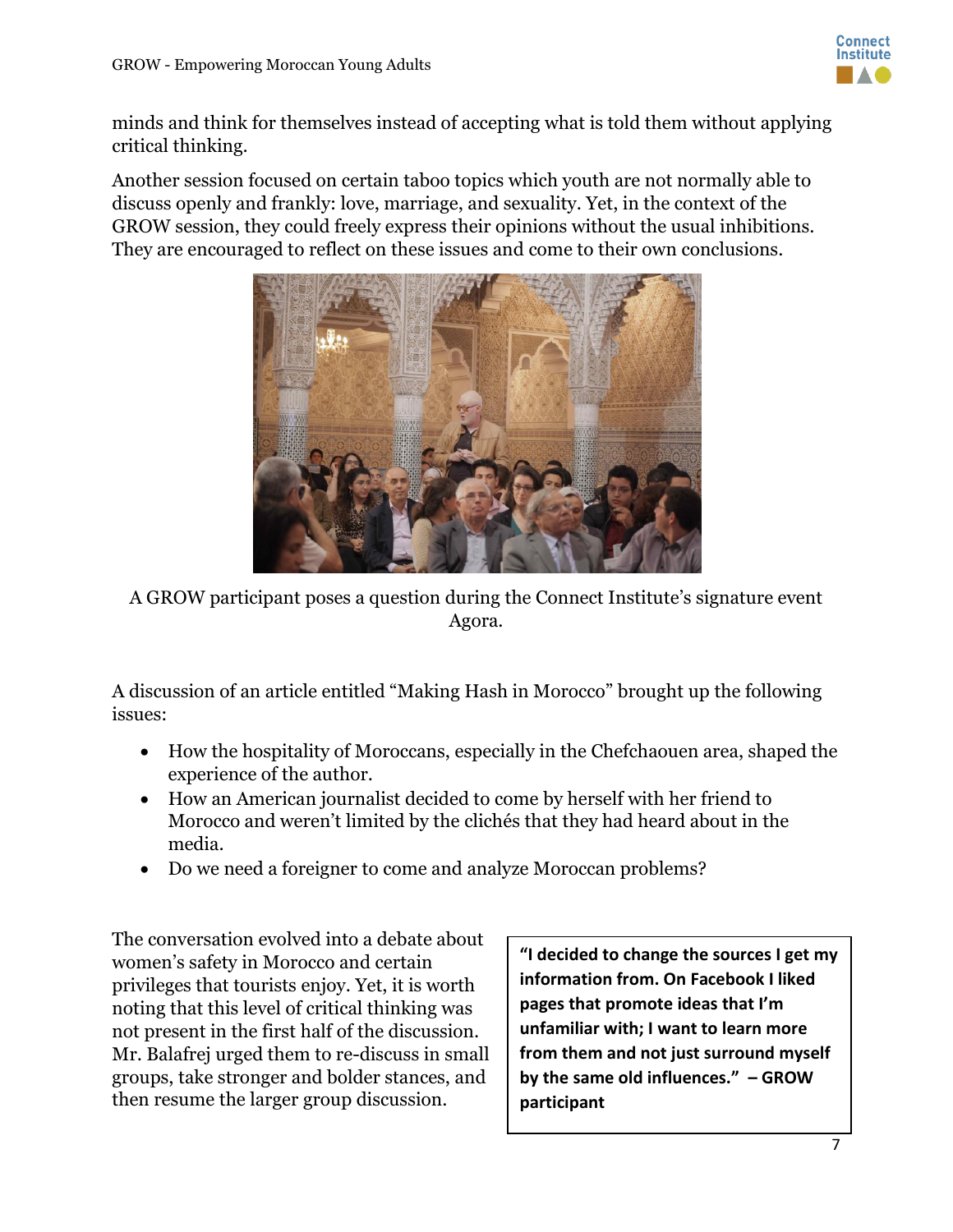

Many Moroccan youth are not accustomed to professors or other authority figures truly seeking out and valuing their opinions, so encouragement and practice are necessary to break out of these habits.

#### **Conclusion**

As GROW enters its fourth cycle in early 2015, many participants, girls and boys, have thus far benefitted from the program. There are many other Moroccan youth who could benefit from this program if it were expanded, beginning with the Connect Institute, and then through university partnerships. These crucial skills and traits curiosity, critical thinking, public speaking, analyzing texts

**28 Workshops**

**3 Cycles**

**2 Reports**

and arguments—are not being developed elsewhere- not in schools and rarely in homes. Nor are there many other places where youth can feel free to speak their minds in a safe, supportive environment. The GROW program is providing this for its participants, who have found it to be very valuable for their personal development. Other Moroccan youth need and deserve this as well.